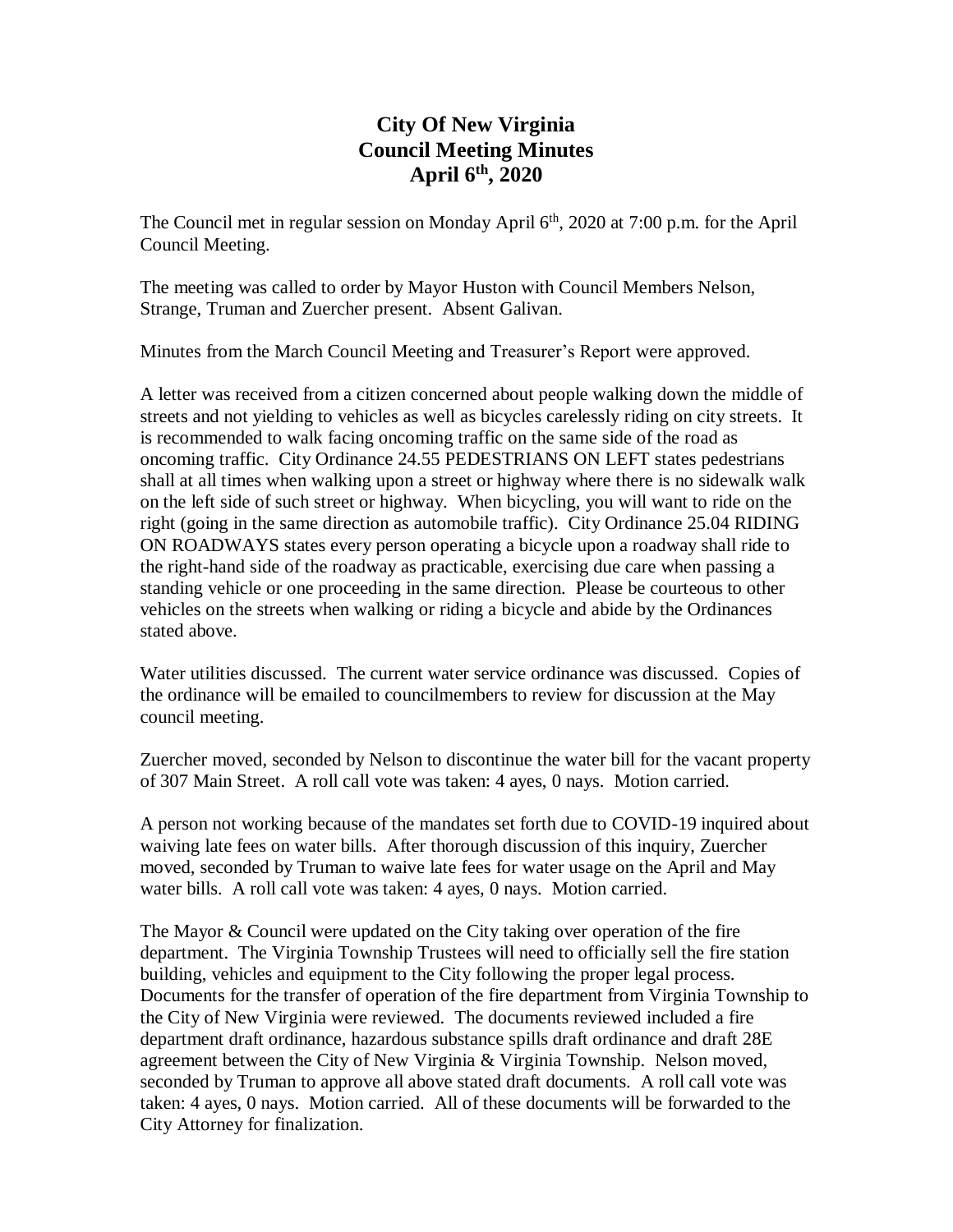A 28E Agreement for Mutual Assistance with the Warren County Fire & EMS Association was reviewed. Nelson moved, seconded by Truman to approve the 28E Agreement for Mutual Assistance with the Warren County Fire & EMS Association. A roll call vote was taken: 4 ayes, 0 nays. Motion carried.

**Law Enforcement** – The report summary from the Sheriff's Office for the month of February was reviewed. forty-one calls were received or initiated in the community during the month. Three citations/warnings were written in the New Virginia area. Officers logged in excess of 58.75 hours for the month in the community.

Draft Ordinance #109 – AN ORDINANCE AMENDING THE ZONING ORDINANCES OF THE CITY OF NEW VIRGINIA, IOWA was reviewed. There will be a public hearing set for the first reading of this Ordinance at the May  $2<sup>nd</sup>$ , 2020 council meeting.

The current city budget and fund balances were reviewed for the need of any budget amendments.

### **GAMP FINANCIAL UPDATE**

#### **April 6, 2020**

The following are the balances for the GAMP accounts: Money Market \$23010.77; Regular Account \$965.37. The Tot Time director has stepped down due to personal reasons. We will need to find a new director for the program at this time. The GAMP Community Building has been closed for any and all use due to COVID-19. There were two lights that came down near the crow's nest during a wind storm this winter/early spring. The lights will need to be replaced.

### **NEW VIRGINIA PLAYGROUND COMMITTEE UPDATE**

We have not met since the March  $7<sup>th</sup>$  meeting after the dance. We will hold another meeting after the COVID-19 restrictions are lifted. We have received notice our trash bins and grills have been completed. We will look to get those when possible due to COVID-19. We reviewed our grants – Jennifer sent messages to both WCPP and Prairie Meadows in regard to the completion of these two projects. Due to COVID-19, we are unable to complete the work for these projects at the current time. WCPP has extended us out for their grant. Jennifer has not heard back from Prairie Meadows. Our account balance is \$17820.64.

### **KEEP IOWA BEAUTIFUL PROGRAM**

The account balance is \$169.00. The bricks have been put up around the welcome signs. Thank you to John Allsup for all of his hard work. The committee is still working on trying to get a mural painted on the north side of the old fire station and also possibly on the south side of Voltmer's building north of the fire station.

Nelson moved, seconded by Strange to replace two lights blown down at GAMP Park near the crow's nest. A roll call vote was taken: 4 ayes, 0 nays. Motion carried.